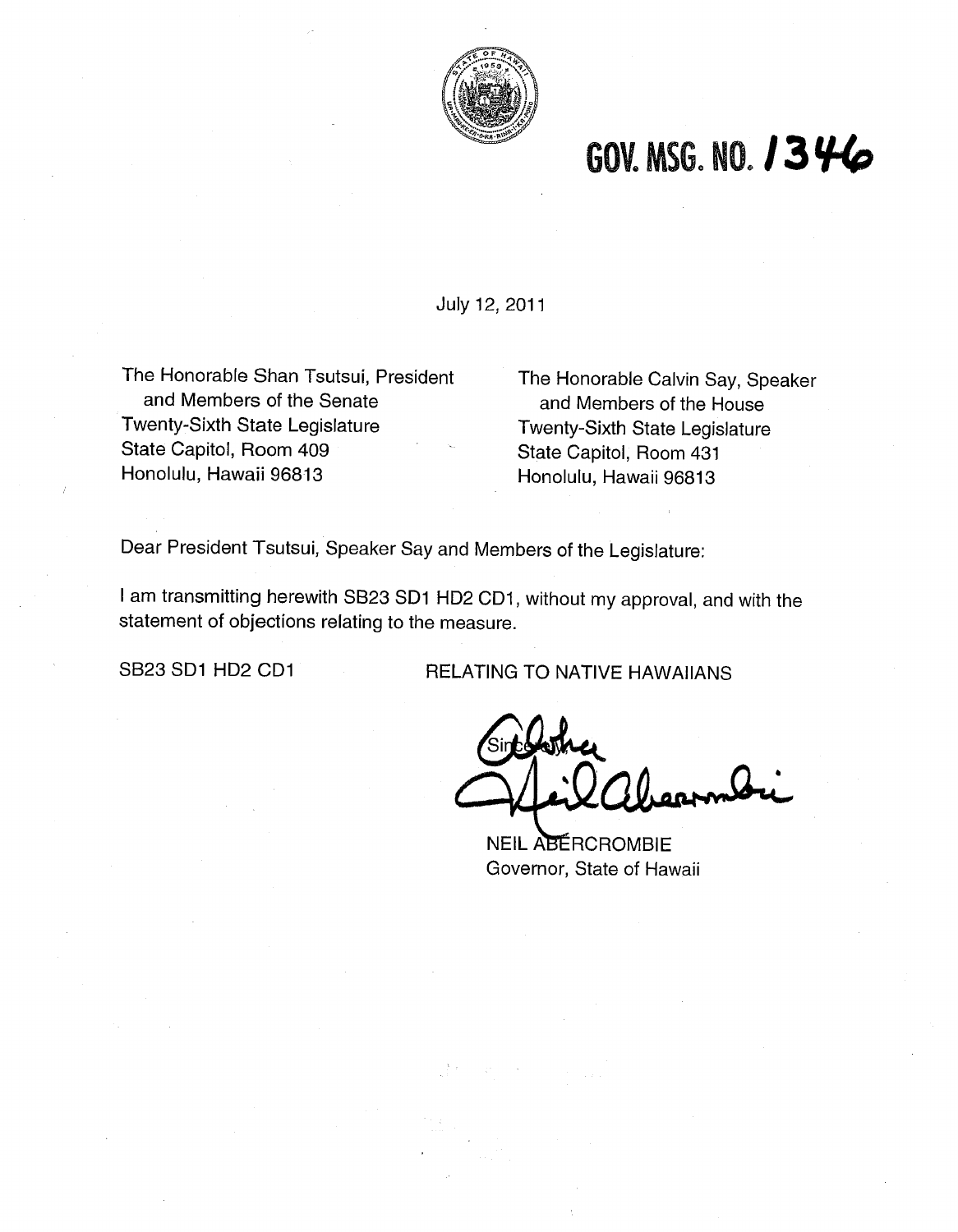EXECUTIVE CHAMBERS HONOLULU July 12, 2011

STATEMENT OF OBJECTIONS TO SENATE BILL NO. 23

Honorable Members Twenty-Sixth Legislature State of Hawaii

Pursuant to Section 16 of Article I11 of the Constitution of the State of Hawaii, I am returning herewith, without my approval, Senate Bill No. 23, entitled "A Bill for an Act Relating to Native Hawaiians."

The purpose of this bill is to establish within the Department *of* Land and Natural Resources, the aha kiole advisory council, which may advise the Office of the Chairperson of the Board of Land and Natural Resources and the Legislature on issues relating to land and natural resources management through the 'aha moku system. The bill requires the 'aha kiole advisory council to submit an annual report to the Office of the Chairperson of the Board of Land and Natural Resources and the Legislature at least twenty days prior to the convening of each regular session listing all recommendations made by the 'aha kiole advisory council and the resulting action taken by the Department of Land and Natural Resources over the course of the year. This bill also appropriates funds for an executive director.

While the goals of this bill are laudable, several difficulties need to be addressed. First, the council is selfselected, not confirmed, has no defined term limits, offers no guidelines concerning the role of its members, and will select its own executive director. In addition, there is no recourse for inappropriate conduct by its members or the ability to remove for cause. The resulting council would essentially be a private entity funded by taxpayers with no governmental oversight. Second, the intent in creating the council is similar to the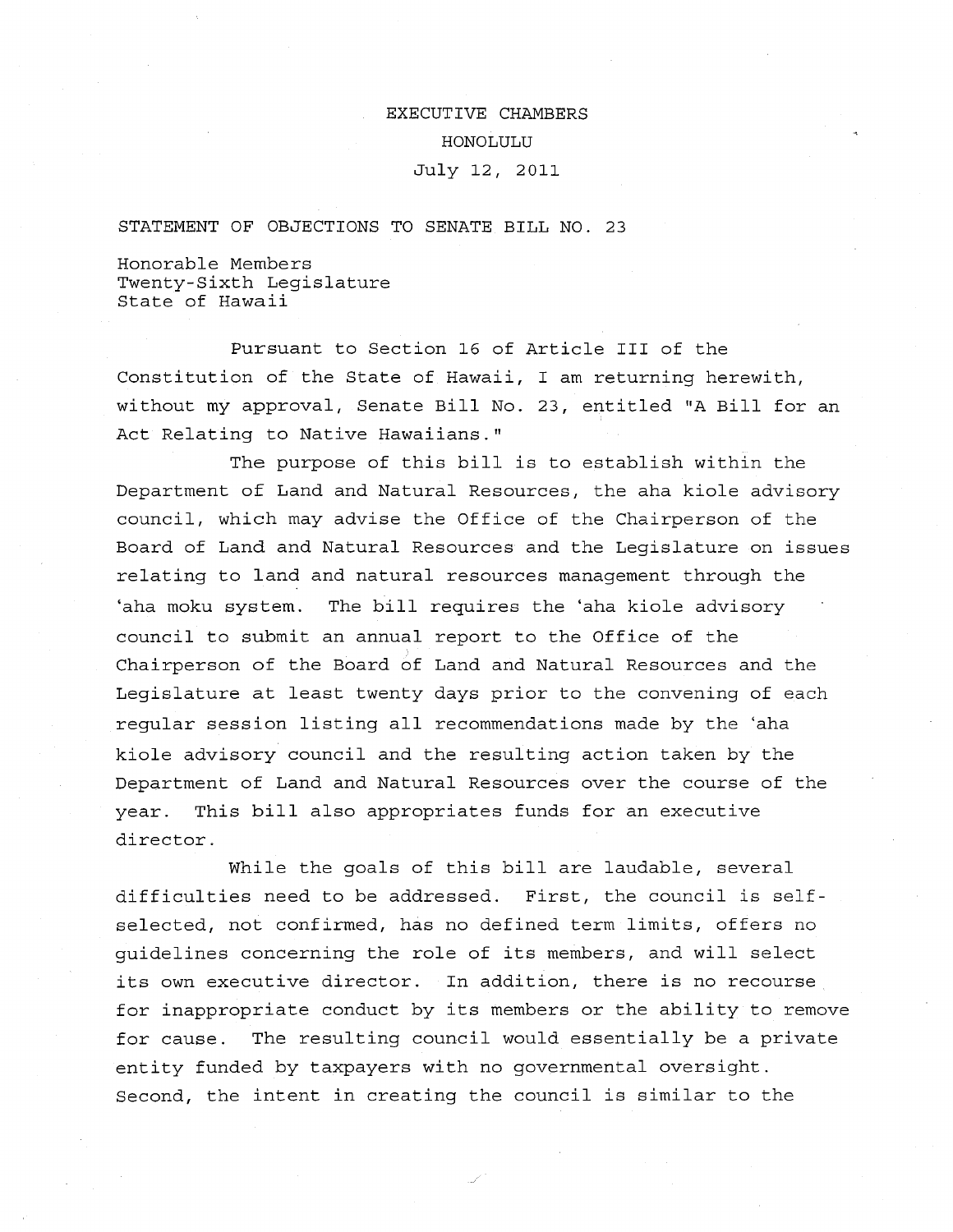STATEMENT OF OBJECTIONS SENATE BILL NO. 23 Page 2

purpose for which the Office of Hawaiian Affairs ("OHA") was created and **is** a natural evolution of what a new Native Hawaiian governing entity would seek to accomplish. If there is determination to not wait until this entity is formed, then the council should at least be placed within OHA and funded by OHA. Third, the bill only provides funding for an executive director. This assumes that all other costs associated with this legislation, including travel and other expenses for the eight council members, will be absorbed by the Department of Land and Natural Resources. **I** support the intent of the legislation to provide state government the knowledge of traditional Native Hawaiian resource management practices and welcome the chance to review a bill that addresses the previously mentioned concerns.

For the foregoing reasons, I am returning Senate Bill No. 23 without my approval.

Respectfully, **I** 

NEIL ABERCROMBIE Governor of Hawaii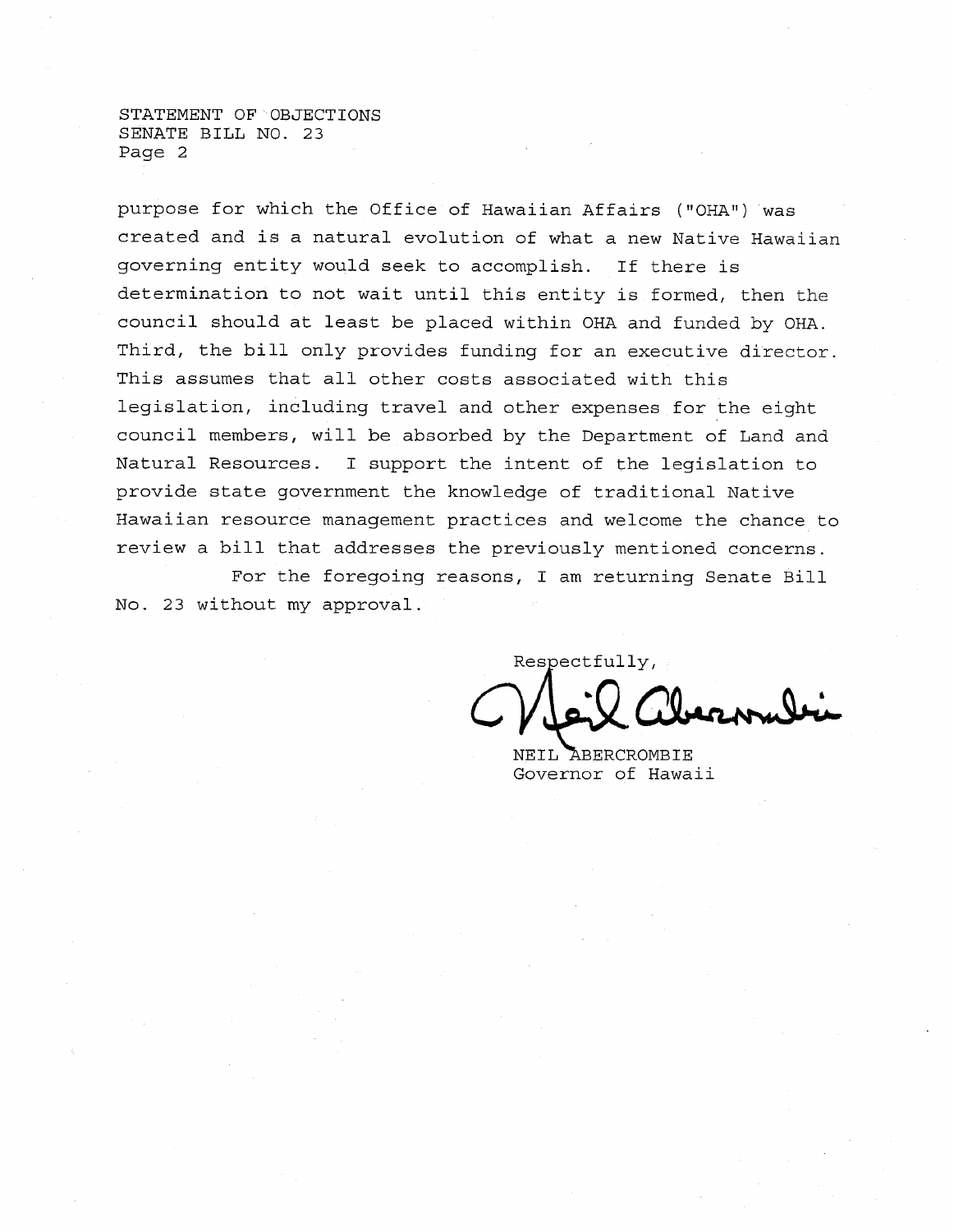**<sup>23</sup>**S.B. NO S.D-I STATE OF HAWAII ' H.D. <sup>2</sup> THE SENATE TWENTY-SIXTH LEGISLATURE, 2011<br>STATE OF HAWAII

# A BILL FOR AN ACT

C.D. 1

RELATING TO NATIVE HAWAIIANS.

### BE IT ENACTED BY THE LEGISLATURE OF THE STATE OF HAWAH:

 $\mathbf{1}$ SECTION 1. The purpose of this Act is to create an 'aha  $2$  -kiole advisory council, to be located within the department of  $3$ land and natural resources and which may serve in an advisory  $\blacktriangleleft$ capacity to the office of the chairperson of the board of land and natural resources and the legislature. The aha kiole  $5<sub>1</sub>$  $\overline{6}$ advisory council may advise the office of the chairperson of the  $7^{\circ}$ board of land and natural resources and the legislature on issues related to land and natural resource management through  $\bf{8}$ the 'aha moku system, a system of best practices that is based 9 10 upon the indigenous resource management practices of moku 11 (regional) boundaries, that acknowledges the natural contours of 12 land, the specific resources located within those areas, and the **13** methodology necessary to sustain resources and the community. **14** SECTION 2. (a) There is established the 'aha kiole **15** advisory council to be placed within the department of land and **16** natural resources for administrative purposes as provided in **17** section 26-35, Hawaii Revised Statutes. The 'aha kiole advisory

2011-2279 SB23 CD1 SMA-1.doc 82 TO 27 EUGLICA ELICITATISTA AD 12 EUGLI AD 12 EUGLI AL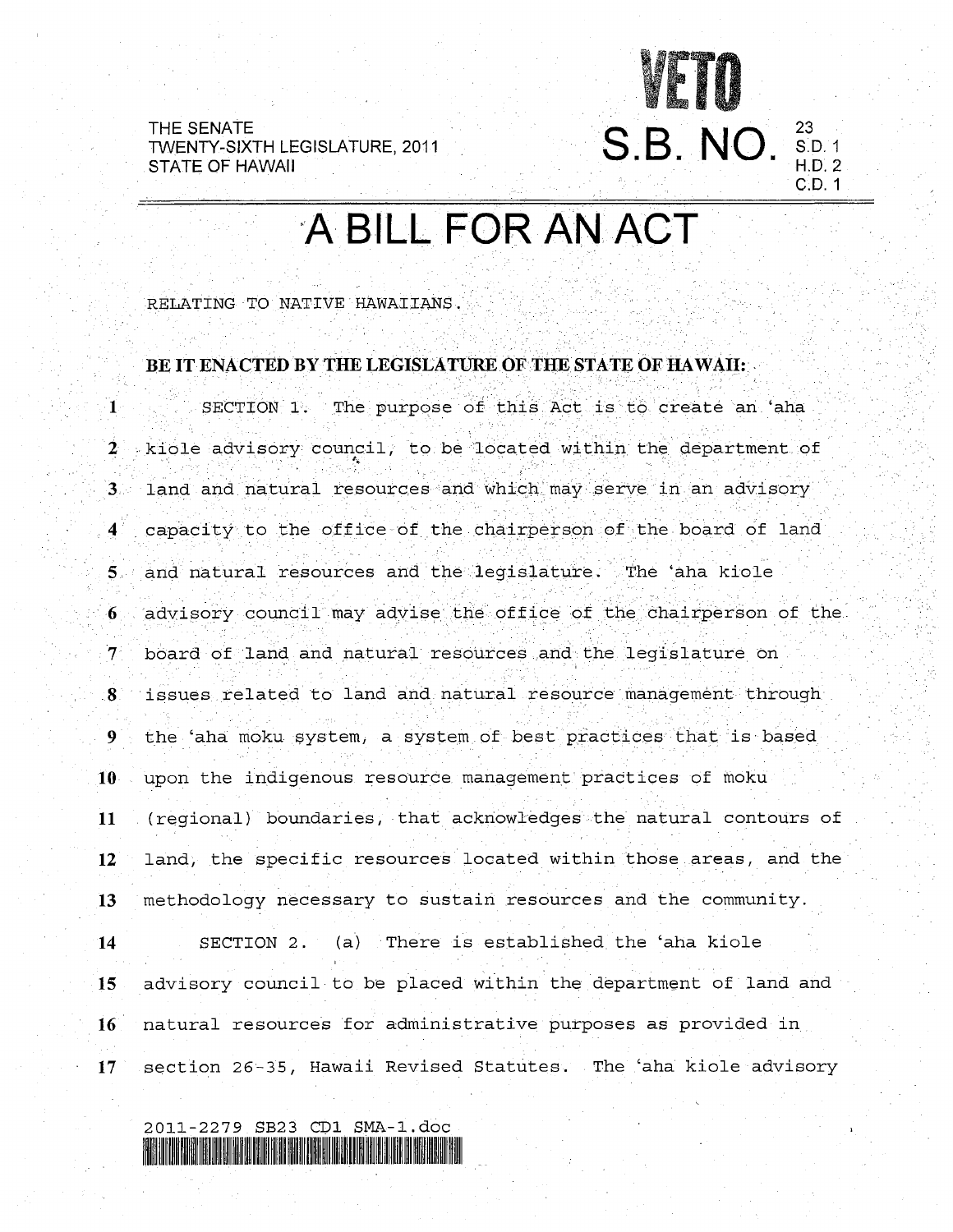$P<sub>age 2</sub>$  S.B. NO. 23<br>S.D. 1<br>U.D. 3 H.D. 2 C.D. 1

| $\mathbf{1}$            | council may advise the office of the chairperson of the board of |
|-------------------------|------------------------------------------------------------------|
| $\mathbf{2}$            | land and natural resources and the legislature in carrying out   |
| 3 <sup>1</sup>          | the purposes of this Act. The 'aha kiole advisory council shall  |
| $\overline{\mathbf{4}}$ | consist of eight members selected by the 'aha moku councils of   |
| $5^{\circ}$             | the respective islands without regard to sections 26-34 and      |
| 6 <sub>1</sub>          | 78-4, Hawaii Revised Statutes. The 'aha kiole advisory council   |
| $\mathcal{T}$           | members shall select the chairperson of the 'aha kiole advisory  |
| $\bf{8}$                | The 'aha kiole advisory council members shall not<br>council.    |
| 9.                      | receive compensation for their service but may be reimbursed for |
| 10 <sub>1</sub>         | necessary expenses, including travel expenses, incurred while    |
| 11                      | attending meetings approved in advance by the office of the      |
| $12^{\circ}$            | chairperson of the board of land and natural resources.          |
| 13 <sub>1</sub>         | The 'aha kiole advisory council shall select an<br>(b)           |
| 14                      | executive director.                                              |
| 15                      | (c) The 'aha kiole advisory council may:                         |
| 16                      | Provide advisory input based upon the indigenous<br>(1)          |
| 17                      | resource management practices of each moku to the                |
| 18                      | office of the chairperson of the board of land and               |
| 19                      | natural resources and the legislature;                           |
| 20                      | Aid in the implementation of a comprehensive set of<br>(2)       |
| 21                      | best practices for natural resource management;                  |

2011-2279 **SB23** CD1 SMA-l.doc *2*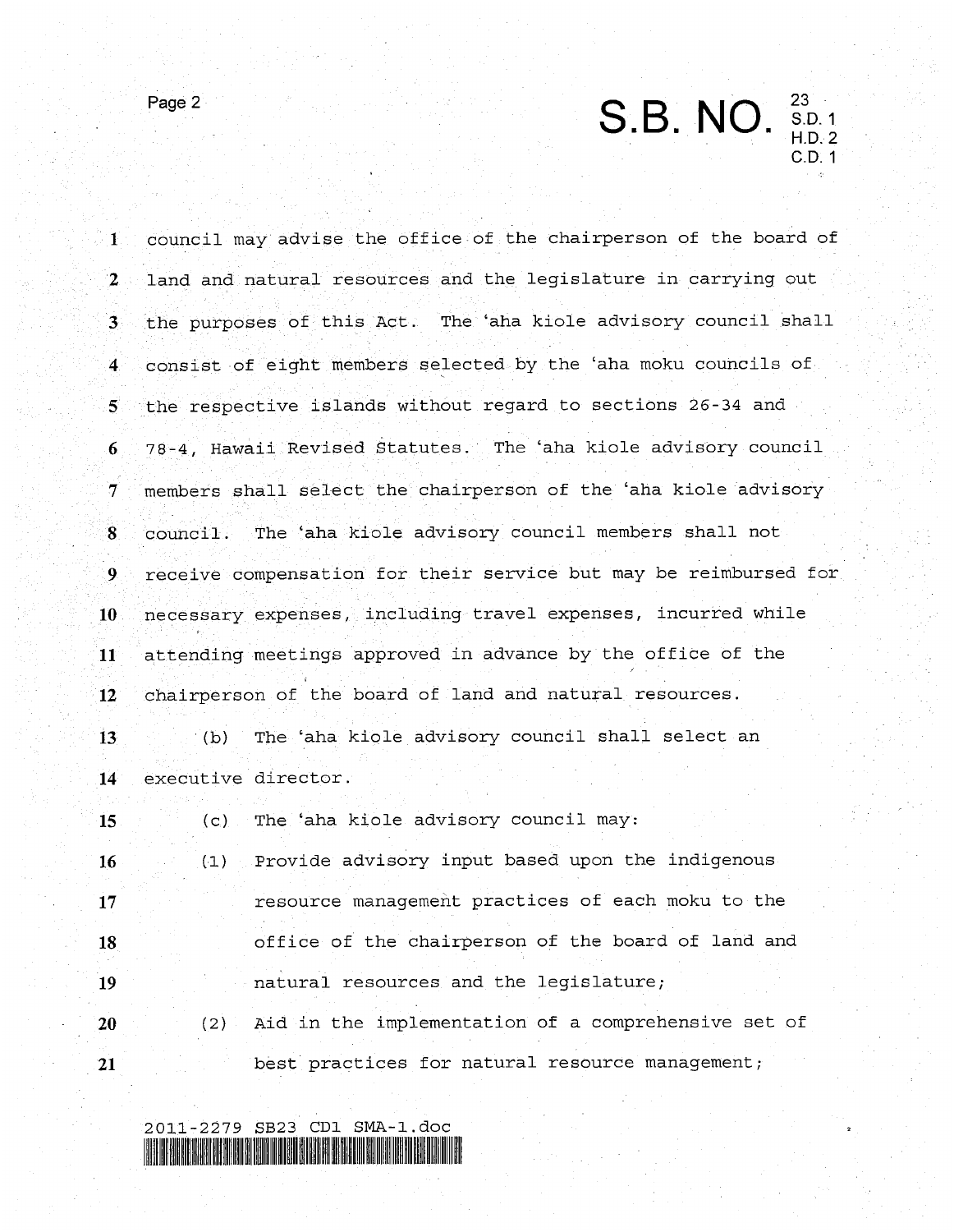

 $\begin{array}{r} 23 \\ S.D. 1 \\ H.D. 2 \end{array}$ C.D. 1 S.B. NO.

| $\mathbf{1}$            | (3) | Foster the understanding and practical use of                    |
|-------------------------|-----|------------------------------------------------------------------|
| $\mathbf{2}$            |     | knowledge, including native Hawaiian methodology and             |
| 3                       |     | expertise;                                                       |
| $\ddot{4}$              | (4) | Ensure the future sustainable use of the State's                 |
| $\overline{\mathbf{5}}$ |     | marine, land, cultural, agricultural, and natural                |
| 6                       |     | resources;                                                       |
| $\tau$                  | (5) | Enhance community education and cultural awareness;              |
| $\bf{8}$                | (6) | Participate in the protection and preservation of the            |
| $\overline{9}$          |     | State's natural resources;                                       |
| $10^{\circ}$            | (7) | Engage in discussion with, and participate in meetings           |
| 11                      |     | and events held by, the various moku statewide; and              |
| $12^{\circ}$            | (8) | Establish an administrative structure that oversees              |
| 13                      |     | the 'aha moku system.                                            |
| 14                      | (d) | The aha kiole advisory council shall submit an annual            |
| 15 <sup>°</sup>         |     | report in English and Hawaiian to the office of the chairperson  |
| 16                      |     | of the board of land and natural resources and the legislature   |
| 17 <sup>°</sup>         |     | no later than twenty days prior to the convening of each regular |
| 18                      |     | session. The annual report shall include a list of all           |
| 19                      |     | recommendations made by the 'aha kiole advisory council and the  |
| 20                      |     | resulting action taken by the department of land and natural     |
| 21                      |     | resources over the course of the year.                           |
|                         |     |                                                                  |